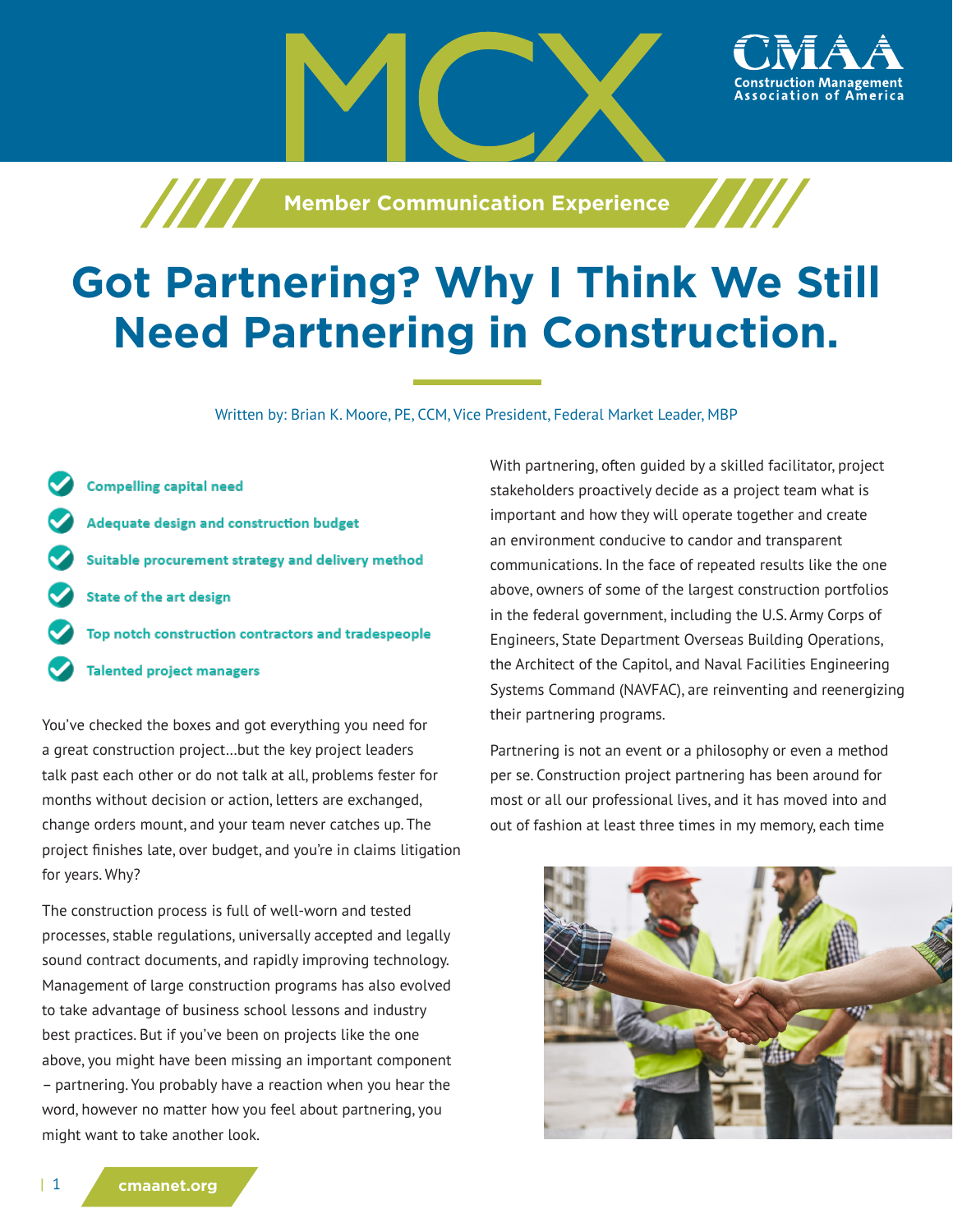with a different flavor. Today's partnering is more concrete than you might remember from the days of Myers-Briggs and threeday teambuilding and trust retreats. It deals with governance, accountability, decision support, and risk management. The owners listed above have focused their partnering policies on optimizing the connections between project stakeholders, enforcing discipline in communications, and using feedback loops among leaders at the various levels of project oversight and governance, in addition to establishing and committing to the shared goals at the heart of every project. Partnering is not a soft skill, rather, the creation of an effective working environment among the key project leaders is an oftenessential element of successful project management.

Partnering for the \$600 million additions/alterations to the Walter Reed National Military Medical Center now underway at Naval Support Activity, Bethesda, Maryland, which two MBP colleagues and I are facilitating, is based upon the guidelines outlined in the October 2020 NAVFAC Partnering Instruction. It engages three tiers of leadership from senior executive to field-level and incorporates a robust bi-weekly risk management protocol. The seven project stakeholder organizations rate the effectiveness of their partnership every quarter for safety, quality, schedule, budget, teamwork, communications, and commitment to the project goals, and offer suggestions for improvement. From the outset, this project team came to the project equipped with all the elements for a successful project listed at the top and jointly developed the all-important team operating instructions not long after construction award.

Through the use of partnering, they are also solving problems at the lowest level, looking ahead to identify risks over the horizon, building agility into their team decision-making processes, and making decisions in the best interest of the project. They are talking to each other about what they need from each other and what isn't working as well as it could be. Now that's everything you need for a great construction project.  $\mathcal{L}$